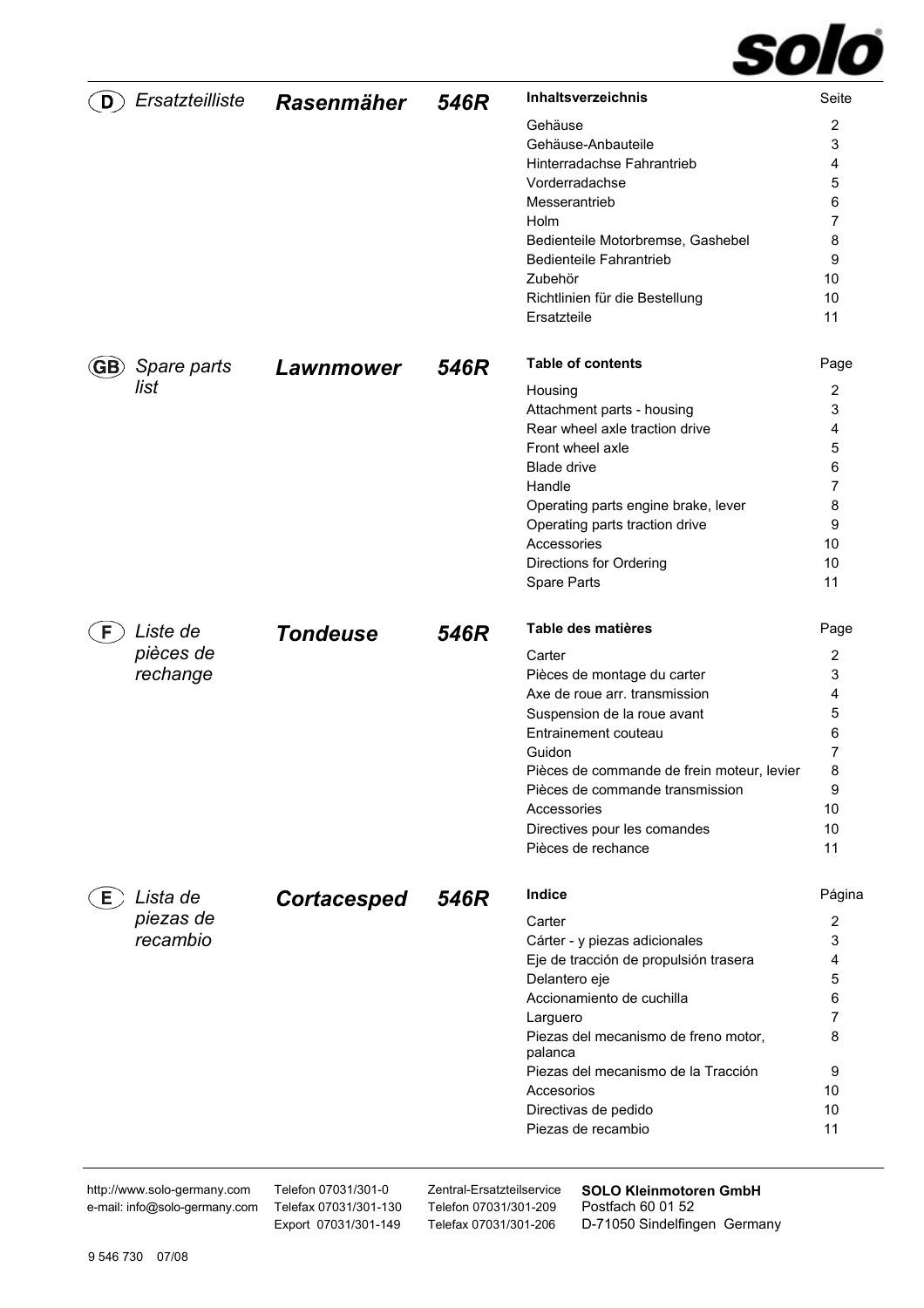

<span id="page-1-0"></span>

| Bild-Nr.        | Bestell-Nr.  | Menge          | Gehäuse                                | Housing               | Carter                      | Carter                |  |
|-----------------|--------------|----------------|----------------------------------------|-----------------------|-----------------------------|-----------------------|--|
| Pos.-No.        | Order-No.    | Quantity       |                                        |                       |                             |                       |  |
| No.Pos.         | No. de Cde   | <b>Nombres</b> |                                        |                       |                             |                       |  |
| Pos.-No.        | Ref.-Nr.     | Cantidad       |                                        |                       |                             |                       |  |
| $\mathbf{1}$    | 51 00 170 44 | $\mathbf{1}$   | Rasenmähergehäuse                      | Mower deck            | Carter principal            | Carter cortacesped    |  |
|                 |              |                | enth. $(-> 1-3)$                       | $incl. -> 1-3$        | $v$ inclus -> 1-3           | incl. $-$ 1-3         |  |
| $\overline{2}$  | 50 42 735    |                | Abdeckblech                            | Cover plate           | Tôle                        | Chapa                 |  |
| $\overline{3}$  | 00 18 258    | 3              | Linsenschraube 5x18 mm ->)             | $Screw ->$            | $\overline{\text{Vis}}$ ->) | Tornillo ->)          |  |
| 4               | 50 43 362    | 1              | Grasführungsblech                      | Guide plate           | Tôle quidage                | Chapa guia            |  |
| 5               | 00 18 258    | 4              | Linsenschraube 5x18 mm                 | Screw                 | Vis                         | Tornillo              |  |
| 6               | 50 36 157    | 1              | Verbindungsstange 1                    | Connecting rod        | Tige de raccordement        | Barra                 |  |
| $\overline{7}$  | 00 71 214    | 1              | Zugfeder 2x12x115 mm                   | Tension spring        | Ressort de traction         | Resorte de tension    |  |
| 8               | 00 55 257    | 1              | Sicherungsscheibe 6x0,2 mm             | Safety washer         | Goupille ressort            | Arandela de seguridad |  |
| 9               | 00 30 100    | 1              | Scheibe 6,4 mm                         | Washer                | Rondelle                    | Arandela              |  |
| 10              | 00 18 274    | 1              | Vis<br>Linsenschraube 5x16 mm<br>Screw |                       |                             | Tornillo              |  |
| 11              | 00 31 435 25 | 1              | Scheibe 5,3x20x2 mm                    | Washer                | Rondelle                    | Arandela              |  |
| 12              | 00 33 428    |                | Distanzrohr 8x10x30 mm                 | Spacer tube           | Tube                        | Tubo                  |  |
| $\overline{13}$ | 00 18 282    | 1              | Linsenschraube 5x45 mm                 | Screw                 | $\overline{\mathsf{Vis}}$   | Tornillo              |  |
| 14              | 00 30 102    |                | Scheibe 5.3 mm                         | Washer                | Rondelle                    | Arandela              |  |
| 15              | 50 74 900 52 | 1              | Holmhalter, links                      | Handle support, left  | Support guidon, gauche      | Soporte               |  |
| 16              | 50 74 901 52 | 1              | Holmhalter, rechts                     | Handle support, right | Support guidon, droit       | Soporte               |  |
| $\overline{17}$ | 00 18 372    | 4              | Linsenschraube 6x35 mm                 | Screw                 | Vis                         | Tornillo              |  |
| 18              | 00 57 201    | 1              | Keilriemen 8x5x750 mm                  | V-belt                | Courroîe de transmis        | Correa                |  |
| 19              | 00 18 257    | $\overline{2}$ | Linsenschraube 5x25 mm                 | Screw                 | Vis                         | Tornillo              |  |
| 20              | 00 30 102    | $\overline{2}$ | Scheibe 5.3 mm                         | Washer                | Rondelle                    | Arandela              |  |
| $\overline{21}$ | 00 55 102    |                | Sicherungsring 10x1 mm                 | Circlip               | Circlip                     | Anillo de seguridad   |  |
| 22              | 53 00 585    | 1              | Spannrolle                             | Tension pulley        | Poulie de tension           | Rodilio tensora       |  |
| 23              | 00 33 245    | $\mathbf{1}$   | Distanzring 10,4x14x7 mm               | Spacer                | Entretoise                  | Pieza distanciadora   |  |
| 24              | 53 00 518 25 | 1              | Spannhebel                             | <b>Tension lever</b>  | Levier                      | Palanca de tension    |  |
| $\overline{25}$ | 00 30 125    | 1              | Scheibe 6.4 mm                         | Washer                | Rondelle                    | Arandela              |  |
| 26              | 00 18 258    | 1              | Linsenschraube 5x18 mm                 | Screw                 | Vis                         | Tornillo              |  |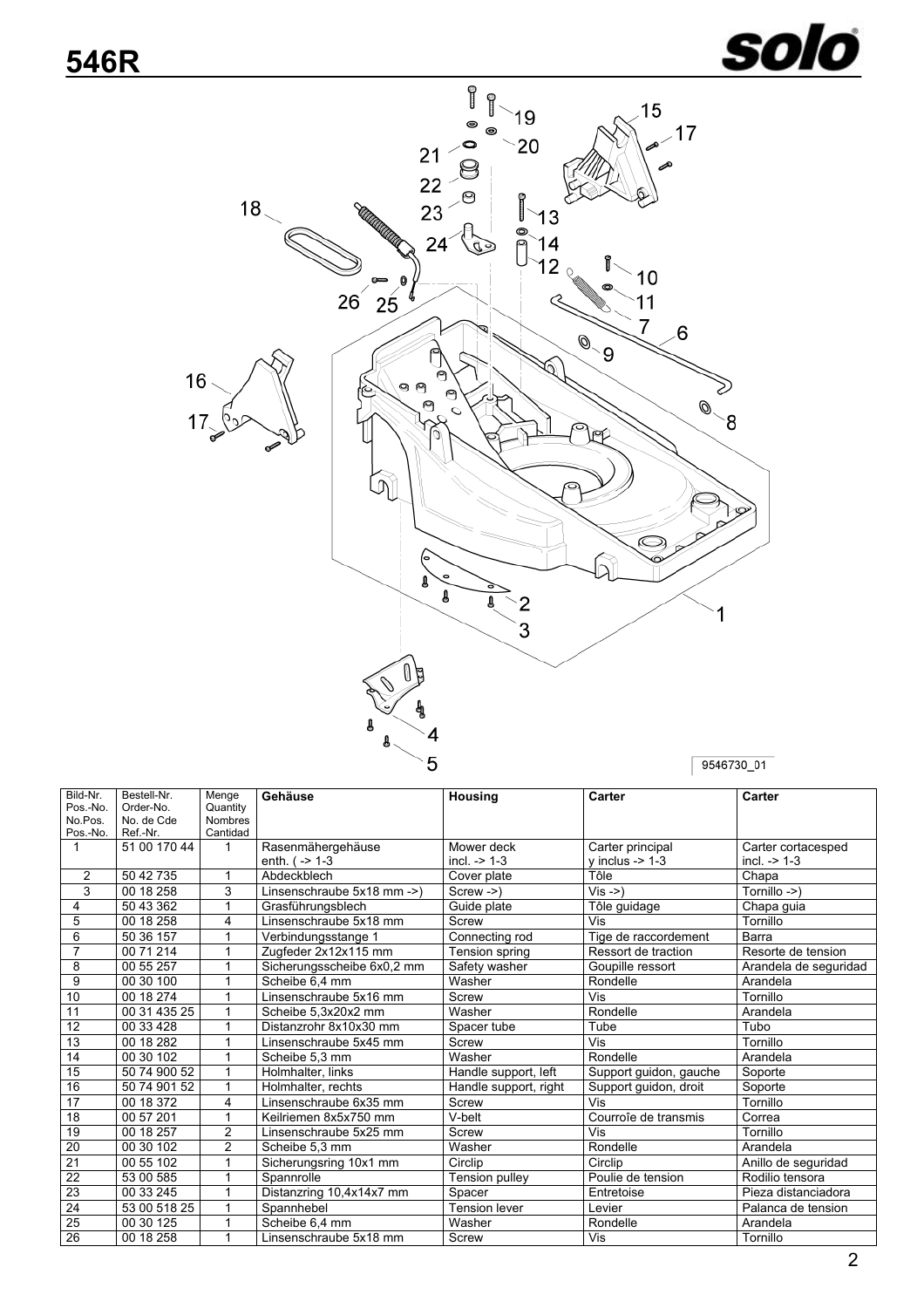![](_page_2_Picture_1.jpeg)

<span id="page-2-1"></span><span id="page-2-0"></span>![](_page_2_Figure_2.jpeg)

| Bild-Nr.       | Bestell-Nr.  | Menge          | Gehäuse-Anbauteile     | <b>Attachment parts -</b> | Pièces de montage du    | Cárter - y piezas  |
|----------------|--------------|----------------|------------------------|---------------------------|-------------------------|--------------------|
| Pos.-No.       | Order-No.    | Quantity       |                        | housing                   | carter                  | adicionales        |
| No.Pos.        | No. de Cde   | <b>Nombres</b> |                        |                           |                         |                    |
| Pos.-No.       | Ref.-Nr.     | Cantidad       |                        |                           |                         |                    |
|                | 50 73 510    |                | Haube                  | Cover                     | Capot                   | Cubierta           |
| $\overline{2}$ | 00 72 144    | 2              | Sicherungsscheibe 5 mm | Washer                    | Arretage                | Disco              |
| 3              | 00 18 258    | 2              | Linsenschraube 5x18 mm | Screw                     | Vis                     | Tornillo           |
| 4              | 00 18 275    | 3              | Linsenschraube 5x30 mm | Screw                     | Vis                     | Tornillo           |
| 5              | 53 00 713    |                | Schutzklappe, rot      | Protective flap, red      | Capot protection, rouge | Mariposa, rojo     |
|                |              |                | enth. $( -5 - 11)$     | incl. $-5 - 11$           | v inclus -> 5 - 11      | incl. $-5 - 11$    |
| 6              | 50 74 562 25 |                | Griff, schwarz         | Handle, black             | Poignée, noir           | Palanca, negro     |
|                | 00 18 258    | 2              | Linsenschraube 5x18 mm | $Screw ->$                | Vis ->)                 | Tornillo ->)       |
| 8              | 50 74 113    |                | Klapp-Griff, schwarz   | Handle, black             | Poignée, noir           | Empunadura, negro  |
| 9              | 00 73 436    |                | Drehfeder 1.25x12 mm   | Spring                    | Ressort                 | Resorte            |
| 10             | 50 31 266 25 |                | Achse 8x337 mm         | Axle                      | Axe                     | Eje                |
| 11             | 00 73 299    |                | Drehfeder 3x12 mm ->)  | Spring $\rightarrow$ )    | Ressort ->)             | Resorte ->)        |
| 12             | 00 55 244    | 2              | Sicherungsscheibe 8 mm | Washer                    | Arretage                | Disco              |
| 13             | 00 18 258    | 2              | Linsenschraube 5x18 mm | Screw                     | Vis                     | Tornillo           |
| 14             | 50 73 509    |                | Deckel                 | Cover                     | Couvercle               | Tapa               |
| 15             | 00 69 523    |                | Selbstklebeschild      | Decal                     | Autocollant             | Adhesivo           |
| 16             | 53 00 665    |                | Rahmen                 | Frame                     | Châssis                 | Bastidor           |
| 17             | 59 00 805    |                | Grasfangsack           | Grass catcher bag         | Sac de ramassage        | Colector de hierba |
| 18             | 59 00 774    |                | Abdeckung              | Cover                     | Couverture              | Cubierta           |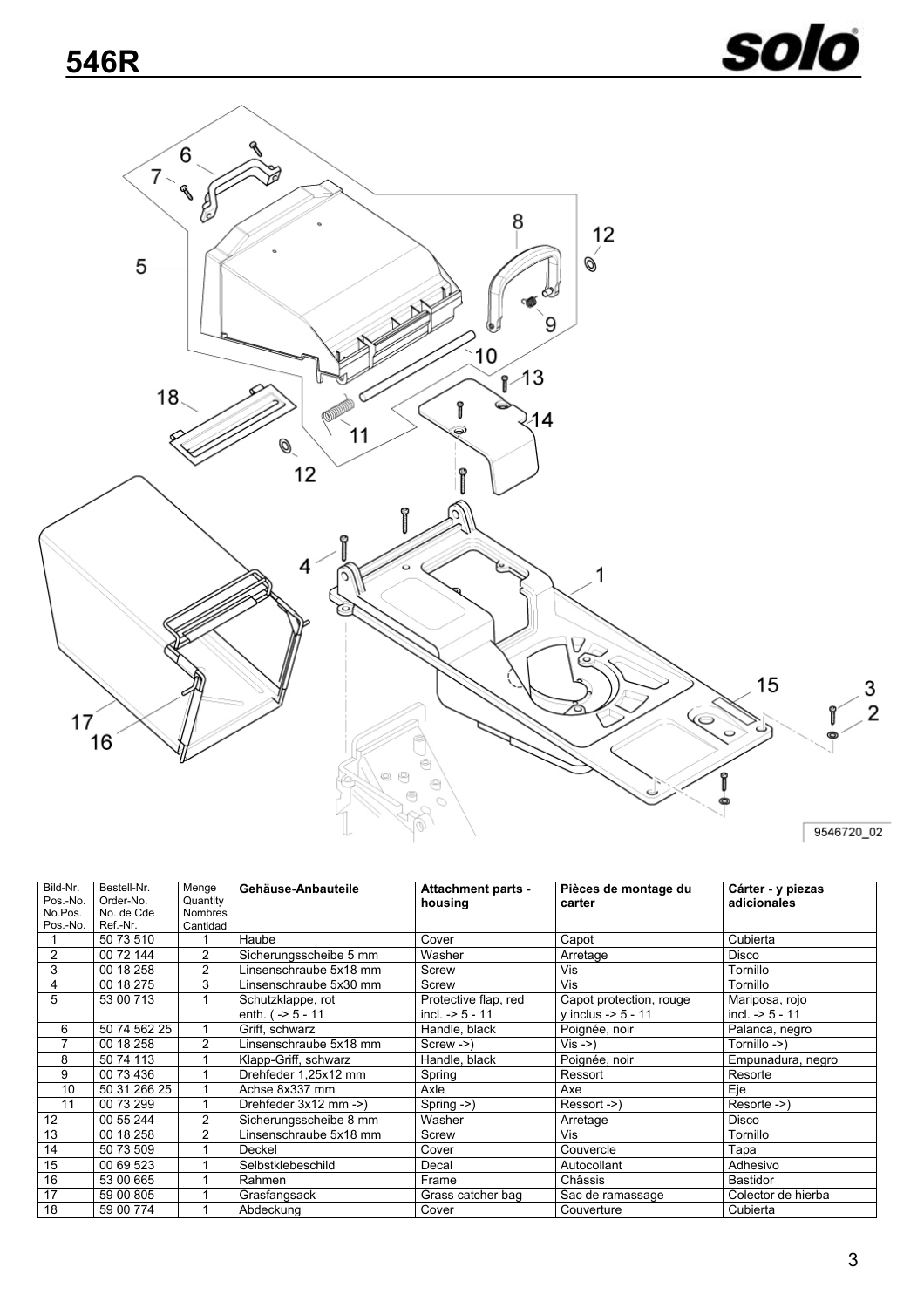![](_page_3_Picture_1.jpeg)

<span id="page-3-0"></span>![](_page_3_Figure_2.jpeg)

| Bild-Nr.            | Bestell-Nr.            | Menge                      | Hinterradachse Fahrantrieb     | Rear wheel axle         | Axe de roue arr.                                   | Eje de tracción de  |
|---------------------|------------------------|----------------------------|--------------------------------|-------------------------|----------------------------------------------------|---------------------|
| Pos.-No.            | Order-No.              | Quantity                   |                                | traction drive          | transmission                                       | propulsión trasera  |
| No.Pos.<br>Pos.-No. | No. de Cde<br>Ref.-Nr. | <b>Nombres</b><br>Cantidad |                                |                         |                                                    |                     |
| $\mathbf{1}$        | 53 00 682              | 1                          | Hinterradachse, kompl.         |                         | Rear wheel axie, compl. Axe de roue arrièe, compl. | Eje, compl.         |
|                     |                        |                            | enth. $( -21 - 21)$            | incl. $-21 - 21$        | $v$ inclus -> 1 - 21                               | incl. $-21 - 21$    |
| $\overline{2}$      | 30 00 226              | 1                          | Getriebe                       | Gear                    |                                                    | Engranaje           |
| 3                   | 53 00 670 25           | 1                          |                                |                         | Engrenage                                          |                     |
|                     |                        |                            | Hinterradlagerung, links       | Rear wheel support      | Support roue arrièe roue                           | Soporte rueda       |
| 4                   | 00 53 213              | 4                          | Gleitlager 12x14x15 mm         | Slide bearing           | Coussinet                                          | Cojinete de frccion |
| 5                   | 53 00 671 25           | 1                          | Hinterradlagerung              | Rear wheel support      | Support roue arrièe                                | Soporte rueda       |
| 6                   | 00 17 103              | 1                          | Sechskantschraube M8x20 mm     | Screw                   | Vis                                                | Tornillo            |
| $\overline{7}$      | 00 28 107              | 1                          | Sechskantmutter M8             | <b>Nut</b>              | Ecrou                                              | Tuerca              |
| 8                   | 00 31 537              | $\overline{c}$             | Anlaufscheibe 12,2x26x1 mm     | <b>Friction washer</b>  | Rondelle                                           | Arandela            |
| 9                   | 50 73 631              | $\overline{2}$             | Abdeckung                      | Cover                   | Couvercle                                          | Cubierta            |
| 10                  | 50 45 702              | $\overline{2}$             | Topf                           | <b>Box</b>              | Pot                                                | Pote                |
| 11                  | 00 40 196              | $\overline{2}$             | <b>Stift</b>                   | Pin                     | Gaupille                                           | Perno               |
| $\overline{12}$     | 50 38 437              | $\mathbf{1}$               | Zahnrad, 14 Zähne, Mod. 2,5    | Toothed wheel with      | Dentée avec axe libre.                             | Rueda dentada       |
| 13                  | 50 38 438              | $\mathbf{1}$               | Zahnrad, 14 Zähne, Mod. 2,5    | Toothed wheel with      | Dentée avec axe libre.                             | Rueda dentada       |
| 14                  | 00 61 336              | $\overline{c}$             | Filzring 11x23x2,5 mm          | Felt ring               | Baque feutre roue                                  | Anillo de fieltro   |
| 15                  | 00 31 618              | $\overline{2}$             | Anlaufscheibe 12.2x30x1 mm     | Fricton washer          | Rondelle                                           | Arandela            |
| 16                  | 00 55 134              | $\overline{2}$             | Sicherungsscheibe 9 mm         | Circlip                 | Circlip                                            | Arandela            |
| 17                  | 53 00 675 25           | $\overline{2}$             | Rad, Ø 200 mm                  | Wheel                   | Roue                                               | Rueda               |
| $\overline{18}$     | 50 74 157              | $\overline{2}$             | Radkappe                       | Wheel cover             | Chapeau de roue                                    | Tapa de rueda       |
| 19                  | 00 72 155              | 4                          | Tellerfeder 12,5x25x0,7 mm     | Spring washer           | Ressort plat                                       | Resorte             |
| $\overline{20}$     | 00 31 540              | $\overline{2}$             | Druckscheibe 5,5x27x1 mm       | Pressure washer         | Rondelle de pression                               | Arandela            |
| 21                  | 00 18 193              | $\overline{c}$             | Sechskantschraube M5x12 mm ->) | Screw ->)               | $Vis -> )$                                         | Tornillo ->)        |
| 22                  | 00 31 552              | 4                          | Anlaufscheibe 12,2x35x0,5 mm   | Friction washer         | Rondelle                                           | Arandela            |
| 23                  | 50 74 124 25           | $\overline{2}$             | Lagerschale, 18,2 Oberteil     | Bearing cup, upper part | Demi coque arbre                                   | Cascara             |
| 24                  | 50 74 125 25           | $\overline{2}$             | Lagerschale, 18,2 Unterteil    | Bearing cup, lower part | Demi coque arbre                                   | Cascara             |
| 25                  | 50 42 703              | $\overline{2}$             | Achslagerblech                 | Axle support plate      | Couverde d'axe                                     | Chapa soporte eje   |
| 26                  | 00 18 258              | 4                          | Linsenschraube 5x18 mm         | Screw                   | Vis                                                | Tornillo            |
| $\overline{27}$     | 50 74 130              | 1                          | Keilriemenscheibe              | V-belt pulley           | Poulie à courroie                                  | Polea para correa   |
| 28                  | 00 72 102              | 1                          | Sicherungsscheibe              | Tension washer          | Rondelle de tension                                | Arandela            |
| 29                  | 00 72 143              | $\mathbf{1}$               | Sicherungsscheibe              | Tension washer          | Rondelle de tension                                | Arandela            |
| 30                  | 00 18 344              | $\mathbf{1}$               | Zylinderschraube M6x12 mm      | Screw                   | Vis                                                | Tornillo            |
| 31                  | 00 18 257              | $\overline{2}$             | Linsenschraube 5x25 mm         | Screw                   | Vis                                                | Tornillo            |
| 32                  | 00 30 102              | $\overline{2}$             | Scheibe 5.3 mm                 | Washer                  | Rondelle                                           | Arandela            |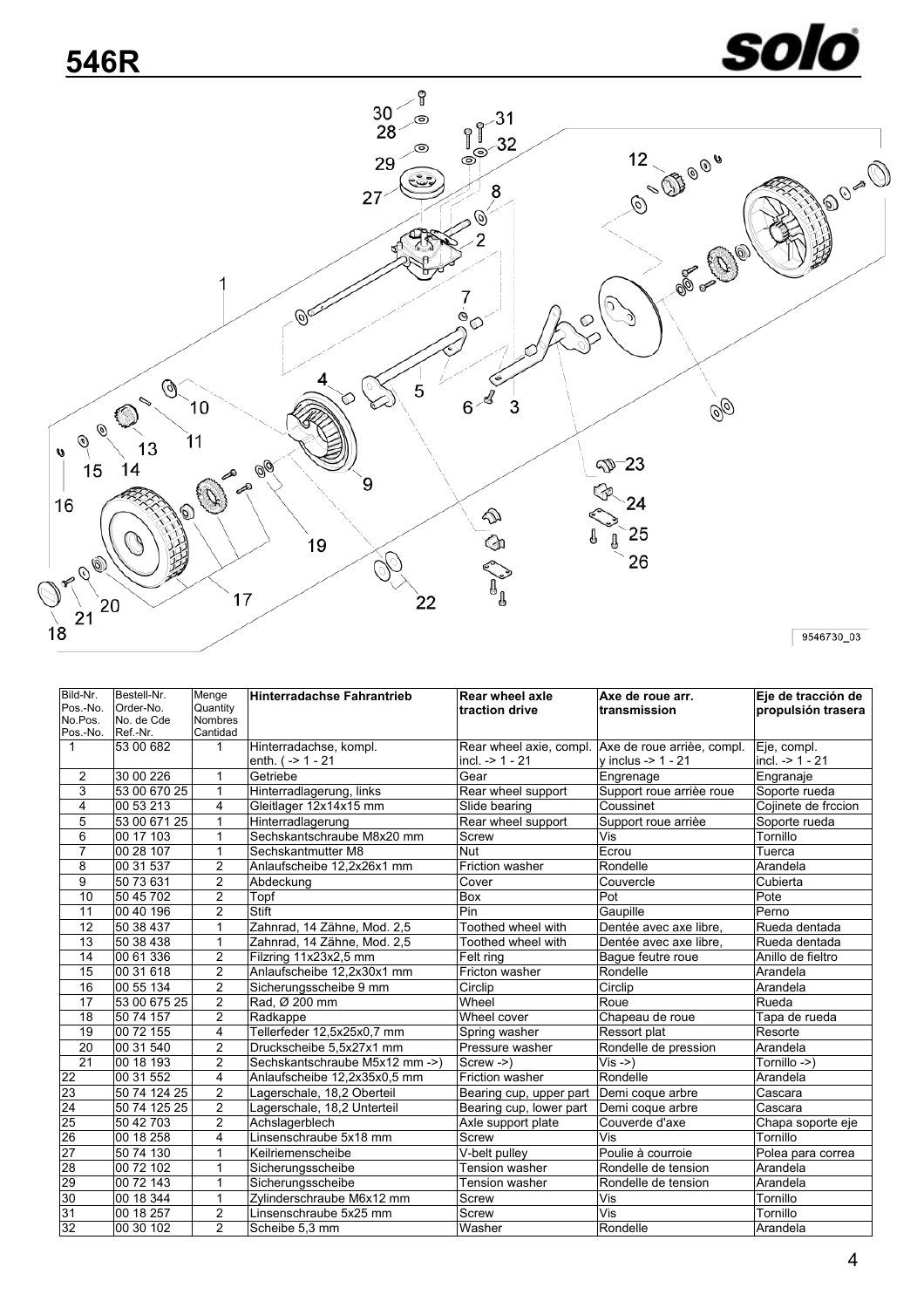![](_page_4_Picture_1.jpeg)

<span id="page-4-0"></span>![](_page_4_Figure_2.jpeg)

| Bild-Nr.            | Bestell-Nr.             | Menge                      | Vorderradachse               | <b>Front wheel axle</b> | Suspension de la     | Delantero eje       |  |
|---------------------|-------------------------|----------------------------|------------------------------|-------------------------|----------------------|---------------------|--|
| Pos.-No.<br>No.Pos. | Order-No.<br>No. de Cde | Quantity<br><b>Nombres</b> |                              |                         | roue avant           |                     |  |
| Pos.-No.            | Ref.-Nr.                | Cantidad                   |                              |                         |                      |                     |  |
| $\mathbf{1}$        | 53 00 711               |                            | Vorderradlagerung            | Front wheel bearing     | Palier roue av       | Apoyo               |  |
| $\overline{2}$      | 50 74 986 25            | 1                          | Verstellmutter T14x2         | Nut adjustment          | Écrou de réglage     | Tuerca              |  |
| 3                   | 50 31 244               | 1                          | Gewindespindel T14x2         | Spindie threaded        | Vis sans fin         | Husillo roscado     |  |
| 4                   | 50 42 704               | 1                          | Lasche                       | Flat                    | Eclisse              | Eclisa              |  |
| 5                   | 00 10 583               | 1                          | Zylinderschraube M6x30 mm    | Screw                   | Vis                  | Tornillo            |  |
| 6                   | 00 30 100               | 1                          | Scheibe 6.4 mm               | Washer                  | Rondelle             | Arandela            |  |
| $\overline{7}$      | 00 20 122               | 1                          | Sechskantmutter M6           | <b>Nut</b>              | Écrou                | Tuerca              |  |
| 8                   | 00 12 308               | 1                          | Sechskant-Schraube M5x13mm   | Screw                   | Vis                  | Tornillo            |  |
| 9                   | 00 72 140               | 1                          | Scheibe 5,2x12x0,5 mm        | Washer                  | Rondelle             | Arandela            |  |
| 10                  | 00 20 131               | 1                          | Sechskantmutter M5           | <b>Nut</b>              | Écrou                | Tuerca              |  |
| 11                  | 00 31 531               | 1                          | Scheibe 10x16x1 mm           | Washer                  | Rondelle             | Arandela            |  |
| $\overline{12}$     | 00 31 497               | 1                          | Anlaufscheibe 10,2x30x1,5 mm | Washer                  | Rondelle             | Arandela            |  |
| 13                  | 00 31 260               | $\mathbf 1$                | Scheibe 10x16x0,5 mm         | Washer                  | Rondelle             | Arandela            |  |
| 14                  | 00 33 409               | 1                          | Distanzring 14,1x25x6 mm     | Spacer                  | Entretoise           | Pieza distanciadora |  |
| 15                  | 00 31 227               | 1                          | Scheibe 10x16x1,2 mm         | Washer                  | Rondelle             | Arandela            |  |
| 16                  | 50 43 356               | $\mathbf{1}$               | Führungsblech                | Guide plate             | Tôle guidage         | Chapa guia          |  |
| 17                  | $\overline{00}$ 18 258  | 4                          | Linsenschraube 5x18 mm       | Screw                   | Vis                  | Tornillo            |  |
| 18                  | 00 55 154               | 1                          | Sicherungsscheibe 7 mm       | Safety washer           | Rondelle             | Disco de seguridad  |  |
| 19                  | 50 45 679               | $\overline{2}$             | Achsabdeckung 3              | Axle cover              | Chapeau axe          | Cubierta de eje     |  |
| 20                  | 00 18 258               | 8                          | Linsenschraube 5x18 mm       | Screw                   | Vis                  | Tornillo            |  |
| 21                  | 00 72 155               | 4                          | Tellerfeder 12,5x25x0,7 mm   | Spring                  | Ressort plat         | Resorte de disco    |  |
| 22                  | 00 31 210               | 4                          | Scheibe 12x18x1.2 mm         | Washer                  | Rondelle             | Arandela            |  |
| 23                  | 53 00 701               | $\overline{2}$             | Rad Ø 180 mm                 | Wheel                   | Roue                 | Rueda               |  |
| 24                  | 00 31 540               | $\overline{2}$             | Druckscheibe 5,5x27x1 mm     | Pressure washer         | Rondelle de pression | Arandela de presion |  |
| $\overline{25}$     | 00 18 193               | $\overline{2}$             | Sechskantschraube M5x12 mm   | Screw                   | Vis                  | Tornillo            |  |
| $\overline{26}$     | 50 74 701               | $\overline{2}$             | Radkappe                     | Wheel cover             | Chapeau de roue      | Tapa de rueda       |  |
| 27                  | 50 74 375               | 1                          | Verschlußstopfen M16x1,5 mm  | Plug                    | Chapeau              | Tapon               |  |
| 28                  | 00 70 208               | 1                          | Druckfeder 1x6,5x18 mm       | Pressure spring         | Ressort de pression  | Resorte             |  |
| 29                  | 00 31 537               | 1                          | Scheibe 12,2x26x1 mm         | Washer                  | Rondelle             | Arandela            |  |
| 30                  | 00 52 116               | 1                          | Kugel Ø 8 mm                 | Ball                    | <b>Bille</b>         | Bola                |  |
| 31                  | 00 18 346               | $\mathbf 1$                | Zylinderschraube M6x16 mm    | Screw                   | Vis                  | Tornillo            |  |
| $\overline{32}$     | 00 30 100               | 1                          | Scheibe 6,4 mm               | Washer                  | Rondelle             | Arandela            |  |
| 33                  | 50 74 373 52            | $\mathbf{1}$               | Verstellknopf                | Adiustment knob         | Bouton de réglage    | Boton regulador     |  |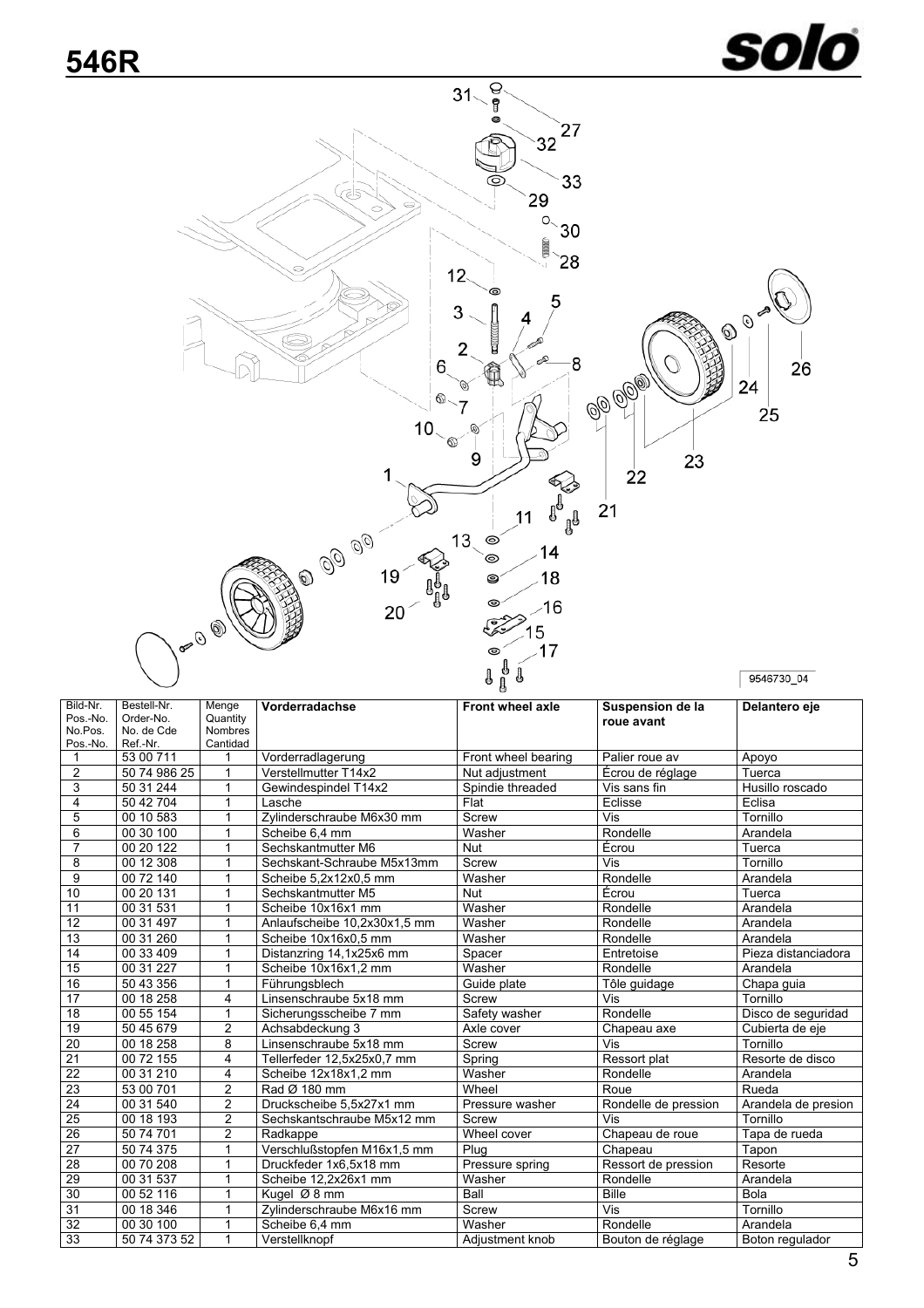![](_page_5_Picture_1.jpeg)

1

<span id="page-5-0"></span>![](_page_5_Figure_2.jpeg)

| Bild-Nr.            | Bestell-Nr.             | Menge                      | <b>Messerantrieb</b>        | <b>Blade drive</b> | <b>Entrainement</b> | Accionamiento de  |
|---------------------|-------------------------|----------------------------|-----------------------------|--------------------|---------------------|-------------------|
| Pos.-No.<br>No.Pos. | Order-No.<br>No. de Cde | Quantity<br><b>Nombres</b> |                             |                    | couteau             | cuchilla          |
|                     | Ref.-Nr.                | Cantidad                   |                             |                    |                     |                   |
| Pos.-No.            |                         |                            |                             |                    |                     |                   |
|                     | 20 00 664               |                            | B & S Motor 190 ccm         | B & S engine       | Moteur B & S        | Motor B & S       |
| 2                   | 00 18 283               | 3                          | Sechskantschraube 3/8"x2"   | Screw              | Vis                 | Tornillo          |
| 3                   | 00 75 123               | $\overline{2}$             | Scheibenfeder 46.5 mm       | Disc spring        | Clavette demi-lune  | Resorte           |
| 4                   | 50 42 828               |                            | Abdeckblech                 | Cover plate        | Tôle de couverture  | Chapa cubierta    |
| 5                   | 00 18 361               | 4                          | Linsenschraube 5x12 mm      | Screw              | Vis                 | Tornillo          |
| 6                   | 50 73 577               |                            | Gebläserad                  | Fan wheel          | Turbine             | Turbina           |
|                     | 00 12 375               | 2                          | Sechskantschraube 6,3x32 mm | Screw              | Vis                 | Tornillo          |
| 8                   | 50 43 361               |                            | Propellermesser 451x70x3 mm | Cutting blade      | Lame de coupe       | Cuchilla de corte |
| 9                   | 53 00 531 25            |                            | Rohrnabe 22,25x36x61,5 mm   | Tube hub           | Moveu               | Cubo              |
| 10                  | 50 74 910               |                            | Keilriemenscheibe Ø 54 mm   | V-belt pulley      | Poulie à courroie   | Polea para correa |
| 11                  | 00 72 158               |                            | Tellerfeder 32.5x56x3 mm    | Spring             | Rondelle plat       | Resorte de disco  |
| 12                  | 00 31 293               | 2                          | Druckscheibe 32.1x61x3 mm   | Washer             | Rondelle            | Arandela          |
| 13                  | 00 31 295               | 2                          | Scheibe 32,1x60x2 mm        | Washer             | Rondelle            | Arandela          |
| 14                  | 50 31 223               |                            | Druckstück                  | Thrust washer      | Pièce de pression   | Pieta de presion  |
| 15                  | 00 10 544               |                            | Zylinderschraube 3/8" 40 mm | Screw              | Vis                 | Tornillo          |
| 16                  | 00 34 177               |                            | Federring 10 mm             | Spring ring        | Rondelle belville   | Anillo            |
| 17                  | 00 31 531               | 3                          | Scheibe 10x16x1 mm          | Washer             | Rondelle            | Arandela          |
| 18                  | 00 80 487               |                            | Kombischlüssel SW 21        | Combi wrench       | Clef â bougie       | <b>Ilave</b>      |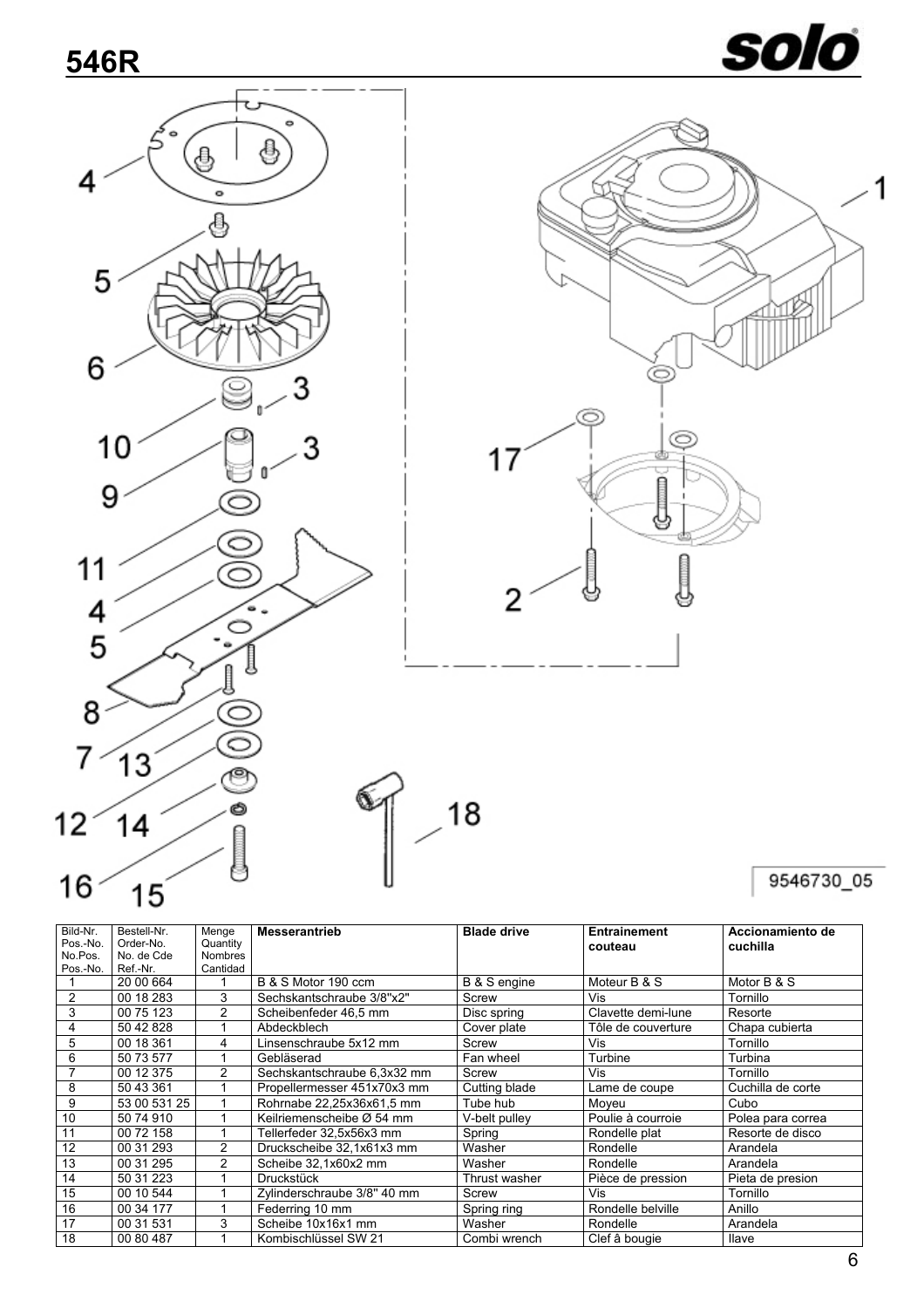<span id="page-6-0"></span>![](_page_6_Figure_2.jpeg)

| Bild-Nr. | Bestell-Nr.  | Menge          | Holm                       | Handle           | <b>Guidon</b>        | Larguero          |
|----------|--------------|----------------|----------------------------|------------------|----------------------|-------------------|
| Pos.-No. | Order-No.    | Quantity       |                            |                  |                      |                   |
| No.Pos.  | No. de Cde   | <b>Nombres</b> |                            |                  |                      |                   |
| Pos.-No. | Ref.-Nr.     | Cantidad       |                            |                  |                      |                   |
|          | 53 00 693 25 | $\overline{2}$ | Holm- Unterteil            | Lower handle bar | Longeron             | Larguero          |
| 2        | 50 74 376    | 2              | Stopfen 18-20 / 22 GL.SZ.  | Plastic plug     | Bouchon de           | Tapon plastico    |
|          |              |                |                            |                  | mancheron inf.546    |                   |
| 3        | 50 74 867    | 2              | Klemmstück rechts          | Clip             | Collier              | Grapa             |
| 4        | 50 74 861 52 | 2              | Klemmstück links           | Clip             | Collier              | Grapa             |
| 5        | 00 17 113    | 2              | Flachrundschraube M8x30 mm | Flat screw       | Vis                  | Tornillo          |
| 6        | 00 34 115    | 2              | Sicherungsscheibe 8 mm     | Fension washer   | Rondelle d'arret     | Arandela          |
|          | 50 36 440    |                | Drahthaken rechts          | Hook right       | Crochet              | Gancho            |
| 8        | 00 30 128    | 2              | Scheibe 8.4 mm             | Washer           | Rondelle             | Arandela          |
| 9        | 00 24 108    | 2              | Hutmutter M8               | Box nut          | Écrou à calotte      | Tuerca            |
| 10       | 50 36 441    |                | Drahthaken links           | Hook left        | Crochet              | Gancho            |
| 11       | 50 74 976 25 | $\overline{2}$ | Lagerbolzen 12x23,5 mm     | <b>Bolt</b>      | Gouion               | Pasador           |
| 12       | 50 35 965 25 |                | Holm-Oberteil              | Handle bar       | Guidon superieur     | Larguero          |
| 13       | 50 74 246    | 2              | Schutzkappe                | Protection cap   | Capuchon de protect. | Caperuza protect. |
| 14       | 00 18 209    | 4              | Sechskant-Schraube M4x12mm | Screw            | Vis                  | Tornillo          |
| 15       | 53 00 699    | $\overline{2}$ | Spannhebel M8              | Lock             | Fermeture            | Cierre            |
| 16       | 58 00 350    | $\overline{2}$ | Halbschale Vs. M8          | Half cup M8      | Capsule M8           | Cascara M8        |
| 17       | 00 66 674    | 4              | Kabelschelle D=14.3 EMICO  | Cable clamp      | Collier              | Abrazadera        |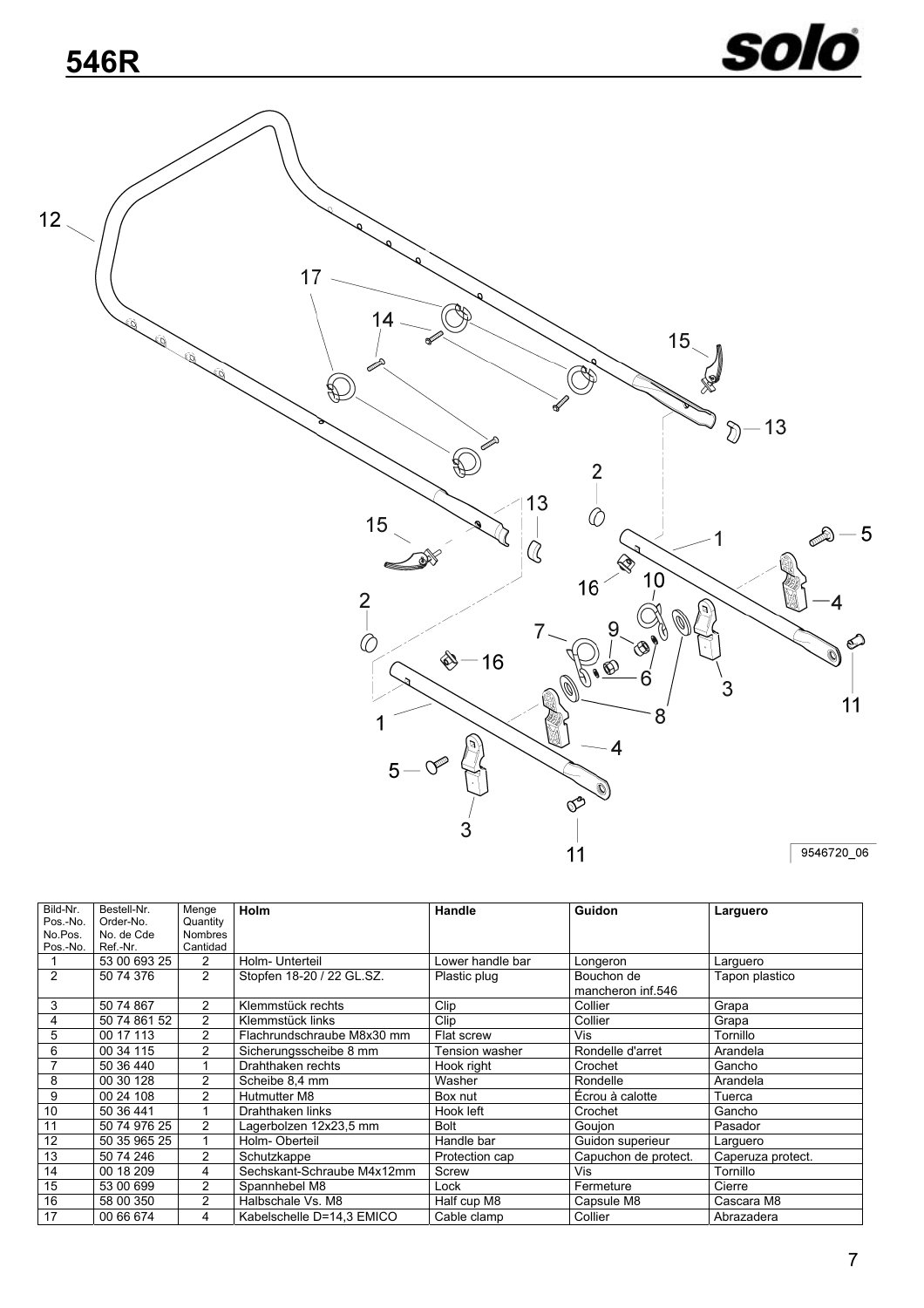# solo

<span id="page-7-0"></span>![](_page_7_Figure_2.jpeg)

| Bild-Nr.        | Bestell-Nr.  | Menge          | Bedienteile Motorbremse,   | <b>Operating parts</b> | Pièces de commande      | Piezas del         |  |
|-----------------|--------------|----------------|----------------------------|------------------------|-------------------------|--------------------|--|
| Pos.-No.        | Order-No.    | Quantity       | Gashebel                   | engine brake, lever    | de frein moteur, levier | mecanismo de freno |  |
| No.Pos.         | No. de Cde   | <b>Nombres</b> |                            |                        |                         | motor, palanca     |  |
| Pos.-No.        | Ref.-Nr.     | Cantidad       |                            |                        |                         |                    |  |
|                 | 50 31 980    |                | Spezialschraube            | Screw                  | Vis                     | Tornillo           |  |
| $\overline{2}$  | 00 20 116    |                | Sechskantmutter M6         | Hex. Nut               | Ecrou                   | Tuerca             |  |
| 3               | 00 24 110    |                | Hutmutter M6               | Box nut                | Écrou à calotte         | Tuerca             |  |
| 4               | 58 00 486    |                | Schaltgehäuse Innen,       | Switch housing         | Carter commande         | Carter             |  |
| 5               | 50 74 956    |                | Gehäuse Außen              | Switch housing         | Carter commande         | Carter             |  |
| 6               | 00 12 171    |                | Sechskantschraube M6x30 mm | Screw                  | Vis                     | Tornillo           |  |
| $\overline{7}$  | 50 74 950 25 |                | Gashebel                   | Lever                  | Levier                  | Palanca            |  |
| 8               | 00 72 111    |                | Scheibe 6,2x1 2x0,6 mm     | Washer                 | Rondelle                | Arandela           |  |
| 9               | 00 20 122    | 1              | Sechskantmutter selbsts.   | Hex. Nut               | Écrou                   | Tuerca             |  |
| 10              | 38 00 356    |                | Bowdenzug- Gas             | Bowden cable           | Câble bowden            | Cable bowden       |  |
| 11              | 00 18 358    | 6              | PT-Schraube 4x35 mm        | Screw                  | Vis                     | Tornillo           |  |
| 12              | 50 74 110 25 | 4              | Halbschelle                | Clamp                  | Collier                 | Ambrazadera        |  |
| 13              | 50 74 126 25 |                | Schalthebel                | Switch lever           | Levier de commande      | Palanca            |  |
| 14              | 50 74 122 25 |                | Schalthebel 2              | Switch lever           | Levier de commande      | Palanca            |  |
| 15              | 50 36 406    | 1              | Verbindungsstange          | Connecting rod         | Tige de connection      | Barra de conexion  |  |
| 16              | 58 00 491    | $\overline{c}$ | Bügel-Aufnahme             | Support                | Support                 | Soporte            |  |
| $\overline{17}$ | 50 74 959    | $\overline{2}$ | Schaltgehäuse Innen        | Swtich housing         | Boîtier commande        | Carter             |  |
| 18              | 50 74 958    | $\overline{2}$ | Schaltgehäuse Außen        | Swtich housing         | Boîtier commande        | Carter             |  |
| 19              | 00 40 197    | $\overline{2}$ | Zylinderstift 6m6x28 mm    | Pin                    | Goujon                  | Perno              |  |
| 20              | 38 00 374    |                | <b>Bowdenzug Bremse</b>    | Bowden cable           | Câble bowden            | Cable bowden       |  |
| $\overline{21}$ | 00 55 104    | $\overline{2}$ | Sicherungsscheibe          | Circlip                | Rondelle                | Seguro             |  |
| 22              | 00 18 376    | 2              | PT-Schraube 4x30 mm        | Screw                  | Vis                     | Tornillo           |  |
| $\overline{23}$ | 50 74 127 25 | 1              | Klemmstück                 | Clamping piece         | Serre-joint             | Abrazadera         |  |
| $\overline{24}$ | 50 35 111    |                | Schaltbügel Motorbremse    | Switch loop            | Étrier                  | Estribo            |  |
| 25              | 00 44 286    | $\overline{2}$ | Abdeckklammer              | Clamp                  | Collier                 | Ambrazadera        |  |
| $\overline{26}$ | 50 74 440    | 4              | Stopfen 8,5x7,25x1 mm      | Plastic plug           | Bouchon en plastique    | Tapon plastico     |  |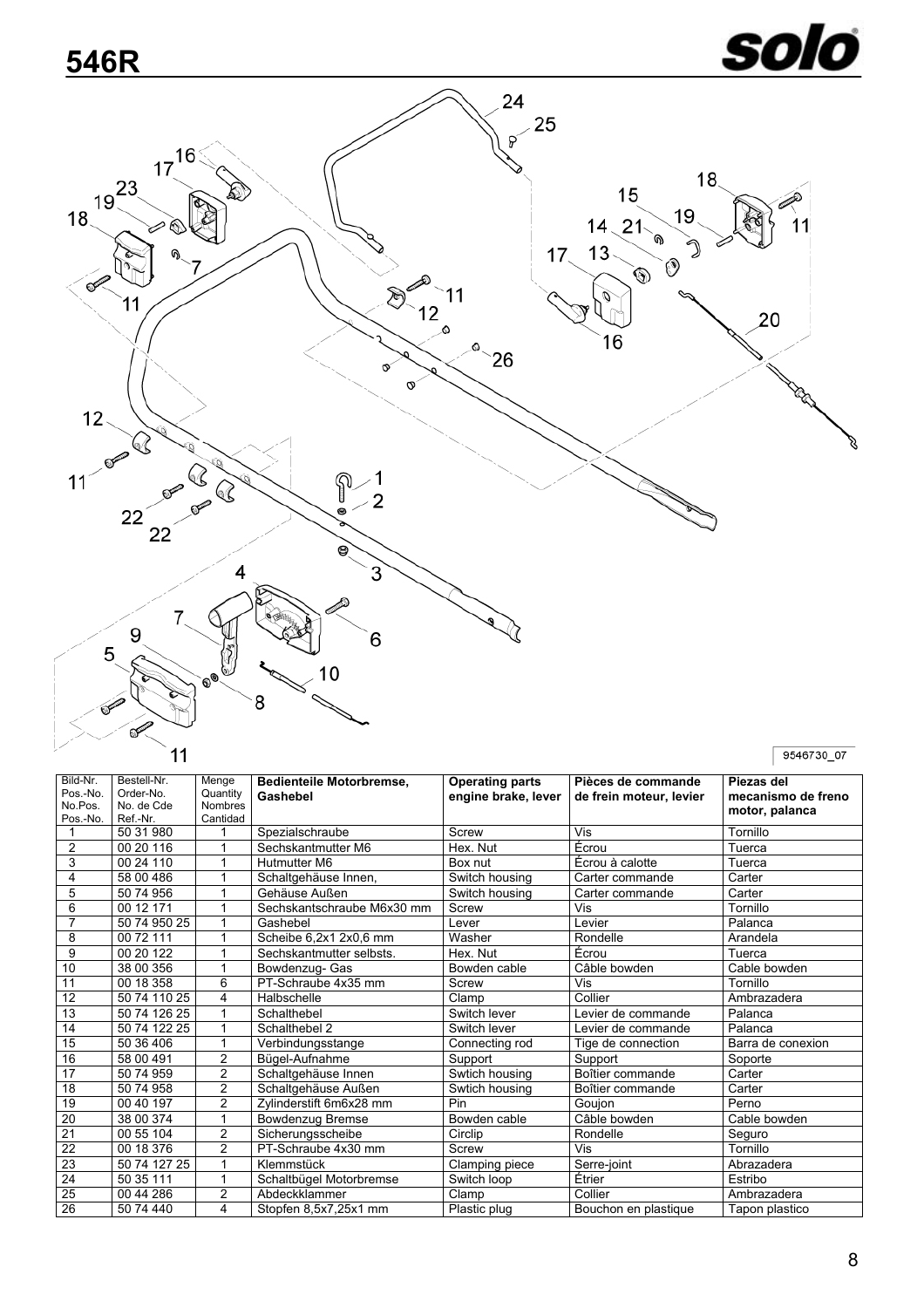## <span id="page-8-0"></span>**546R**

![](_page_8_Picture_1.jpeg)

![](_page_8_Figure_2.jpeg)

| Bild-Nr.<br>Pos.-No.<br>No.Pos. | Bestell-Nr.<br>Order-No.<br>No. de Cde | Menge<br>Quantity<br><b>Nombres</b> | <b>Bedienteile Fahrantrieb</b> | <b>Operating parts traction</b><br>drive | Pièces de commande<br>transmission | Piezas del mecanismo<br>de la Tracción |  |
|---------------------------------|----------------------------------------|-------------------------------------|--------------------------------|------------------------------------------|------------------------------------|----------------------------------------|--|
| Pos.-No.                        | Ref.-Nr.                               | Cantidad                            |                                |                                          |                                    |                                        |  |
|                                 | 00 18 358                              | 4                                   | PT-Schraube-4x35 mm            | Screw                                    | Vis                                | Tornillo                               |  |
| 2                               | 50 74 110 25                           | $\overline{2}$                      | Halbschelle                    | Clamp                                    | Collier                            | Ambrazadera                            |  |
| 3                               | 50 74 959                              | 2                                   | Schaltgehäuse Innen            | Swtich housing                           | Boîtier commande                   | Carter                                 |  |
| 4                               | 00 40 197                              |                                     | Zylinderstift 6m6x28 mm        | Pin.                                     | Goujon                             | Perno                                  |  |
| 5                               | 50 74 127 25                           |                                     | Klemmstück                     | Clamping piece                           | Serre-joint                        | Abrazadera                             |  |
| 6                               | 50 74 958                              | 2                                   | Schaltgehäuse Außen            | Swtich housing                           | Boîtier commande                   | Carter                                 |  |
|                                 | 00 55 104                              | 2                                   | Sicherungsscheibe              | Circlip                                  | Rondelle                           | Seguro                                 |  |
| 8                               | 58 00 491                              | 2                                   | Bügel-Aufnahme                 | Support                                  | Support                            | Soporte                                |  |
| 9                               | 50 16 100                              |                                     | Schaltnocken                   | Switch lever                             | Levier de commande                 | Palanca                                |  |
| 10                              | 58 00 487 25                           |                                     | Schalthebel                    | Switch lever                             | Levier de commande                 | Palanca                                |  |
| 11                              | 38 00 361                              |                                     | Bowdenzug Fahrantrieb          | Bowden cable                             | Câble bowden                       | Cable bowden                           |  |
| 12                              | 50 74 204                              | 2                                   | Endhülse                       | Sleeve                                   | Doille                             | Casquillo                              |  |
| 13                              | 00 64 460                              |                                     | Wellschlauch d 12 mm           | Hose                                     | Gaine                              | Tubo                                   |  |
| 15                              | 00 44 286                              | 2                                   | Abdeckklammer                  | Clamp                                    | Collier                            | Ambrazadera                            |  |
| 16                              | 50 35 112                              |                                     | Schaltbügel, Fahrantrieb       | Switch lop                               | Étrier de commande                 | Estribo                                |  |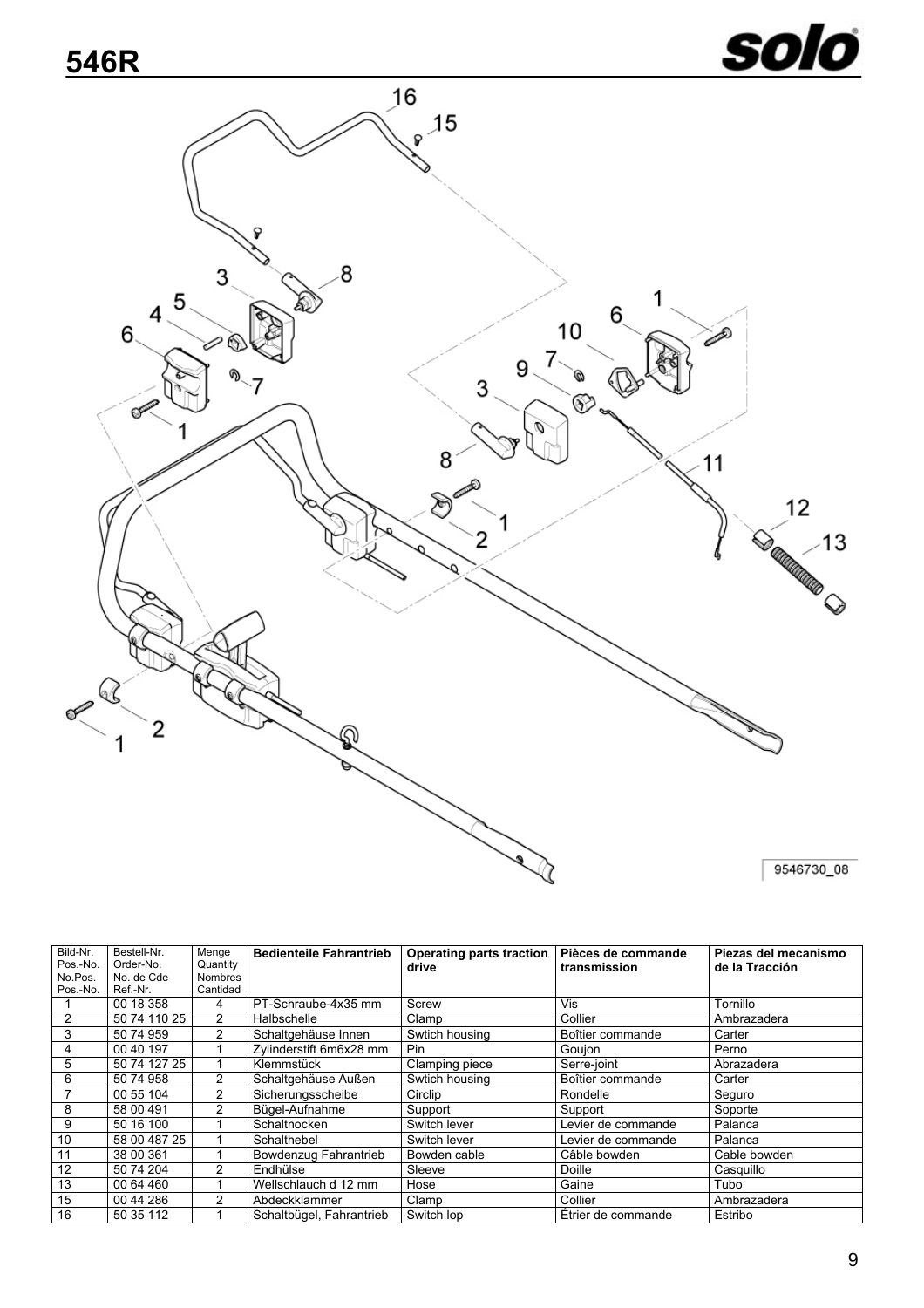### <span id="page-9-0"></span>**546R**

![](_page_9_Picture_1.jpeg)

<span id="page-9-1"></span>

| Bild-Nr.       | Bestell-Nr. | Menge          | Zubehör                   | <b>Accessories</b>         | <b>Accessories</b>    | <b>Accesorios</b>      |
|----------------|-------------|----------------|---------------------------|----------------------------|-----------------------|------------------------|
| Pos.-No.       | Order-No.   | Quantity       |                           |                            |                       |                        |
| No.Pos.        | No. de Cde  | <b>Nombres</b> |                           |                            |                       |                        |
| Pos.-No.       | Ref.-Nr.    | Cantidad       |                           |                            |                       |                        |
|                | 59 00 830   |                | Mulch-Set. Gehäuseeinsatz | Mulch-set                  | Kit mulching          | Kit de Biotriturado    |
|                |             |                | und Spezialmesser         |                            |                       | "Mulchina"             |
| $\overline{2}$ | 59 00 800   |                | Deflektor, zum Umbau als  | <b>Accessory Deflector</b> | <b>Deflecteur</b>     | Deflector como         |
|                |             |                | Seitenauswurfmäher        |                            |                       | accesorio              |
| $\mathbf{3}$   | 59 00 859   |                | Nachrüstsatz              | <b>Add-on kit Tension</b>  | Kit levier de serrage | Kit de Palanca tensora |
|                |             |                | Schnellspannhebel,        | lever.                     | convient également,   | como accesorio,        |
|                |             |                | auch für frühere Modelle  | also for former models     | aux anciens modèles   | tambien para modelos   |
|                |             |                |                           |                            |                       | anteriores             |

### $\mathbf{D}$

**Allgemeine Richtlinien für die Bestellung von Original SOLO Ersatzteilen:** Voraussetzung für eine reibungslose Erledigung sind folgende Angaben:

1. Ersatzteil-Bestellnummer

2. Gewünschte Anzahl

 3. Typenbezeichnung des Geräts Diese Ersatzteilliste ist für die Lieferung und Ausstattung von SOLO Erzeugnissen unverbindlich. Im Interesse der technischen Weiterentwicklung bleiben Konstruktionsänderungen vorbehalten.

### $\left($ GB $\right)$

#### **General Directions for Ordering Original SOLO Spare Parts:** For correct and diligent processing

of your order, please give the following information: 1. Spare Part number

2. Quantity

3. Model and serial number

 4. Shipping instructions Delivery is made in accordance with our general sales and delivery conditions. This spare parts list is non-committal for us with regard to delivery and layout of SOLO products. In favour of technical improvements, design modifications are subject to change without notice.

#### **Directives générales pour les commandes de pièces de rechange d'origine SOLO:** Il est indispensable de préciser dans toutes les

commandes de pièces: 1. le numéro de référence

de la pièce

- 2. la quantité
- 3. le type de la machine 4. le mode d'expédition

Les livraisons sont effectuées dans le cadre de nos conditions générales de vente. Toutes modifications réservées.

#### Œ

**Directivas Generales de pedido de la firma SOLO:** Por adelantado de un arreglo sin dificultades necesitamos siguientes indicaciónes:

SΩ

- 1. Número de repuesto
- 2. Numero de cantidad
- 3. Modelo y número de serial 4. Instrucción de Envió

Esta lista de repuestos no es obligatoria para los envios y/o forma de equipo de los productos SOLO. En el interés del constante desarollo debemos reservarmos el derecho de cambios.